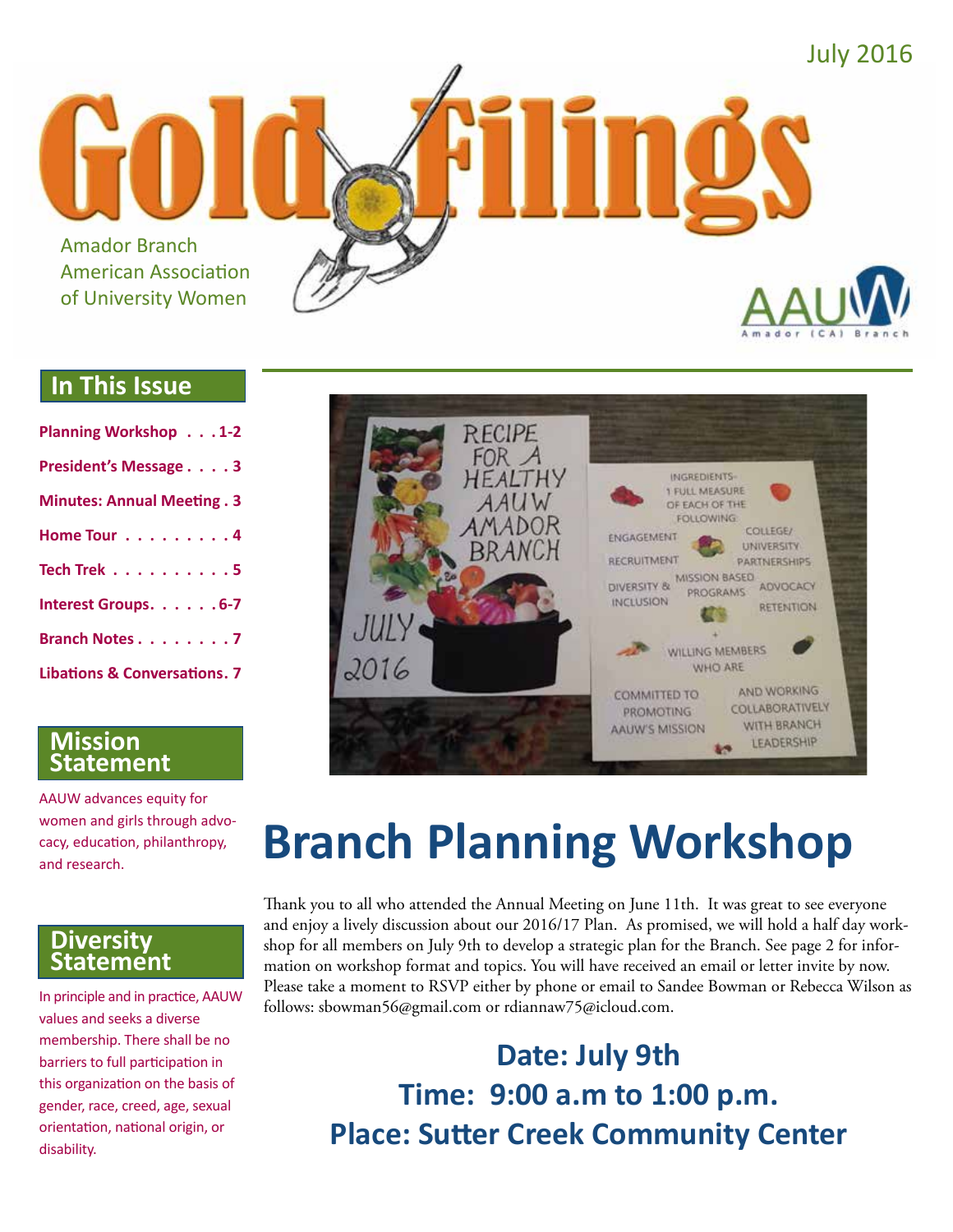## **Recipe For A Healthy Branch**

#### *By Nancy Street*

Gold<sub>e</sub>filings

On July 9, I will be facilitating the strategy session, "Recipe for A Healthy Branch." The theme is based on an article of that title in the most recent AAUW-CA California Perspective. The session is set up as a workshop using the Institute of Cultural Affairs' Technology of Participation Workshop Method, in which I have been trained and have used in my career. The method is team-driven and participatory. This session is the next step toward revitalizing our branch.

The Technology of Participation Workshop Method is used when a group wants to:

- Generate creativity and new energy in a short amount of time
- Infuse the team with a sense of responsibility
- Catalyze integrated thinking (rational and intuitive)
- Build practical team consensus

It is a structured experience with 5 key steps:

- Context Setting the stage
- Brainstorm Generating new ideas
- Organize Forming new relationships
- Name Discerning the consensus
- Reflect Confirming the resolve

Hope to see you at 9:00 AM on Saturday, July 9, at the Sutter Creek Community Center.





Workshop Method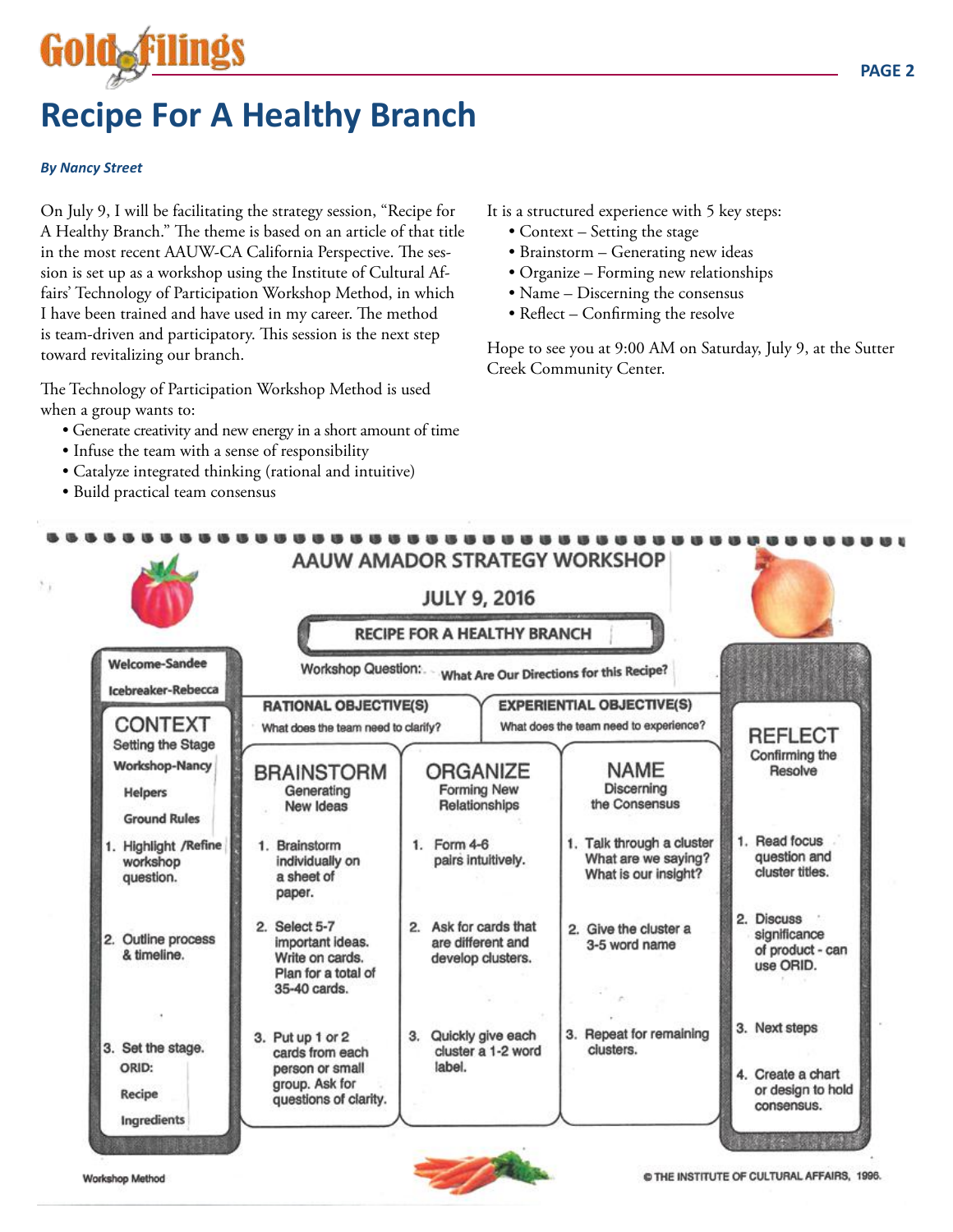## **President's Message**

Dear Members,

Thank you for your support of our new Board of Directors, named in the Annual Meeting Minutes below and as voted in at our Annual Meeting on June 11. We are all humbled and honored to hold a position on the Board and we will work to make this year productive so that, moving forward, we have an engaged and dynamic membership.

As many of you will note, Rebecca Wilson stepped up to take on two Elected Board positions, plus continue to produce our monthly newsletter. As you might imagine, the weight of all three responsibilities became rather formidable. As of July 1, Rebecca opted to step down from her role as Treasurer and, per our By-Laws, the Board of Directors has voted to elect Bonnie Krupp as the Branch's new Treasurer. Bonnie responded to the energetic vibe at our Annual Meeting and was generous enough to offer to become Treasurer. Bonnie brings a wealth of experience with AAUW; she served as President in the South Lake Tahoe Branch and has acted in various Board positions in both the South Lake Tahoe Branch and our Branch. We are

thrilled to welcome Bonnie to the Board. She will bring experience, verve and creativity to her new position.

By now, you should have received a 'Save the Date' notice and invitation to a membership-wide, half-day Planning Workshop, on July 9. This is your opportunity to have a voice in determining our short and long-term strategy as an organization. Additional details are included on page 2.

Summer is officially here and, as we move into vacation mode, I entreat each of you, as you relax into the season, to daydream a little. Think about how you see our AAUW Amador Branch in the next 2-5 years. I hope that you envision the Branch, engaged in advocacy for mission-aligned projects, bringing awareness to our community and making a meaningful contribution to the wellbeing of women and girls of all ages in Amador County.

Stay Cool and Safe and Most Importantly – Have Fun!

*Warmly, Sandee Bowman*

## **MINUTES: June Annual Meeting, AAUW Amador Branch**

#### **June 11, 2016 Sutter Creek Community Center**

President Michele Powell called the meeting to order at 10:10 AM. She welcomed Brenda Walker, who recently rejoined and is one of eight new members.

Michele introduced Myrna-Kay Robison as the AAUW Funds Named Honoree for this year.

Treasurer, Isabel Singleton, shared the May/June financial report: checking balance \$5,874.63, Money Market balance \$5659.76, and Amador Community Foundation \$20,698.23 as of June 10, 2016.

The President introduced nominees for the 2015-16 slate of elected officers: President-Sandee Bowman, President Elect-Rebecca Wilson, V.P. Membership-Sara Wilson, Secretary-Janet Kendig, and Treasurer-Rebecca Wilson. She then called for nominees from the floor. There were none.

Sandee Bowman, Rebecca Wilson, Janet Kendig and Sara Wilson presented the Branch Reorganization Plan, which is based on survey and nominating committee results. Sandi Baracco gave an overview of past accomplishments of AAUW-Amador. The presentation reviewed the

## **Bonnie Krupp** *Treasurer*

She first joined AAUW as a college student member back in the early 70s. She agreed with their public policy agenda and still does. In the 1980s, she was a member of the South Lake Tahoe branch serving in several positions including Home Tour Chair, Vice President and President. she joined the Amador Branch in 2003-04 and has held the following positions: VP Membership – 2005-06, Co-VP Membership – 2006- 07, Home Tour Chair – 2006-07, Co-VP Programs – 2007-08, VP Programs – 2008-09, Co-VP Funds – 2010-11, VP Funds 2011-12, and Public Policy/Ed Equity  $-2014-15.$ 





*Myrna-Kay Robison, AAUW Funds Named Honoree*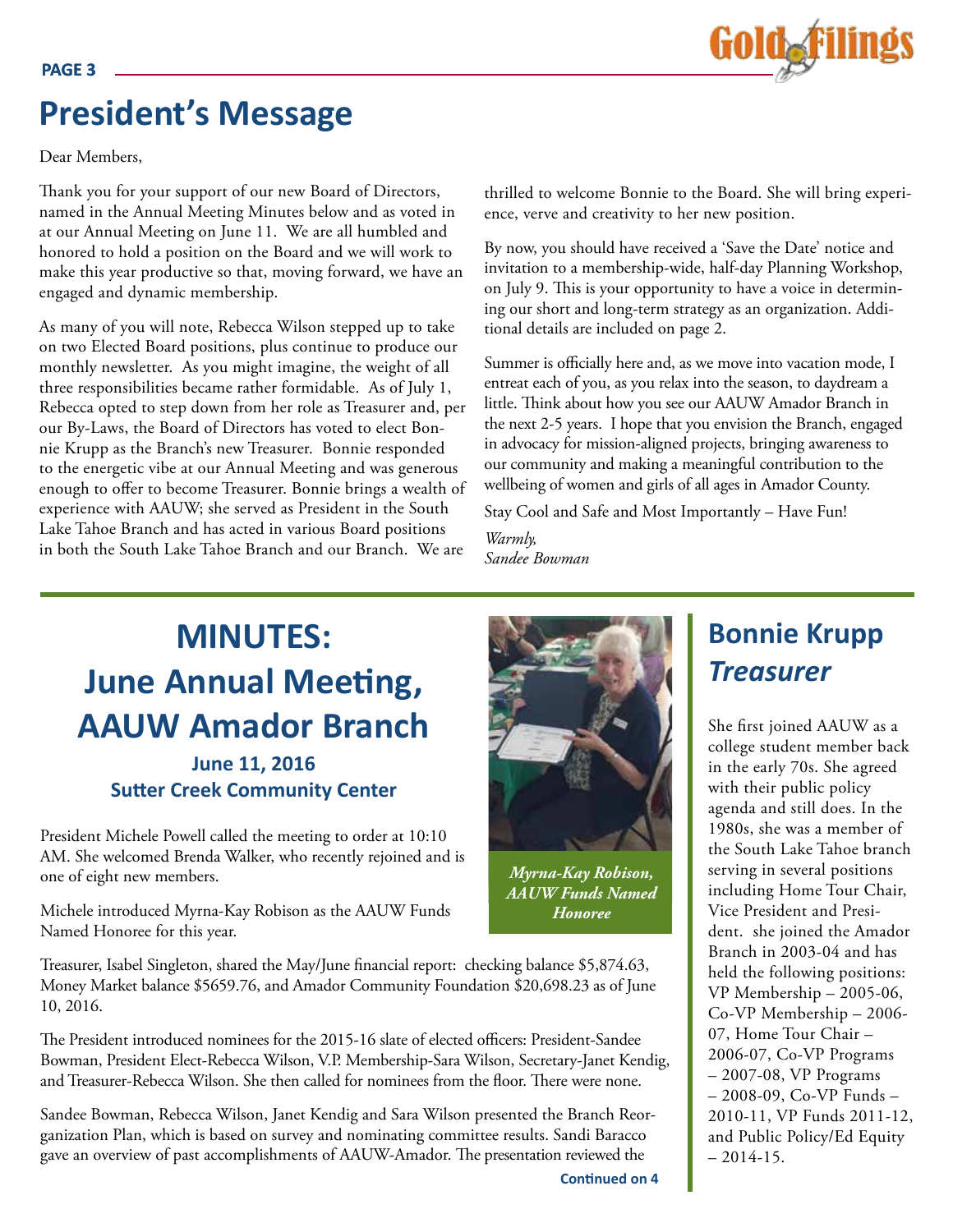

#### **Continued from 3**

mission, ideas from the state convention, community connections, the importance of membership, the importance of partnerships and asked for commitment to revitalize our branch. Questions and discussion followed. A strategic planning meeting is being planned for July.

Isabel presented the 2016-17 Proposed Operating Budget.

The slate of officers and the Reorganization Plan were approved by secret ballot. The budget was approved by a raise of hands.

After discussion about concerns that the Home Tour might be cancelled, a hand vote was taken, and the Home Tour was approved for 2017. Additional funding will be needed.

Nancy Street presented Michele Powell with the Past President's Pin.

The meeting was adjourned at 11:50 AM.

Secretary, Nancy Street

## **Home Tour 2017 Is Shaping Up!**

With all the exciting changes being proposed for Amador AAUW 2016-17, it seems that one thing will remain for another year — Our 45th Annual Home Tour. With the outstanding work of Bobbie Brubaker, Home Finder, we're locking in some fine homes in Sutter Creek. A couple of them are homes we've had our eyes on for over forty years. And because she loves Sutter Creek, AAUW, Old Homes, and Scholarships, Sandi Baracco has signed on to be chair. It's her second time as chair, the last time was for the 10th Annual.

Of course, we're counting on all of you to help make this the most successful tour since its start in 1972. We have several committee positions to fill, we're hopeful of pairing some members that have done their job for years with members who want to intern. Just a little bit of volunteer time from each of you makes for success!

Call Sandi e-mail atBaraccoArchitect@comcast.net and let me know how you want to volunteer.

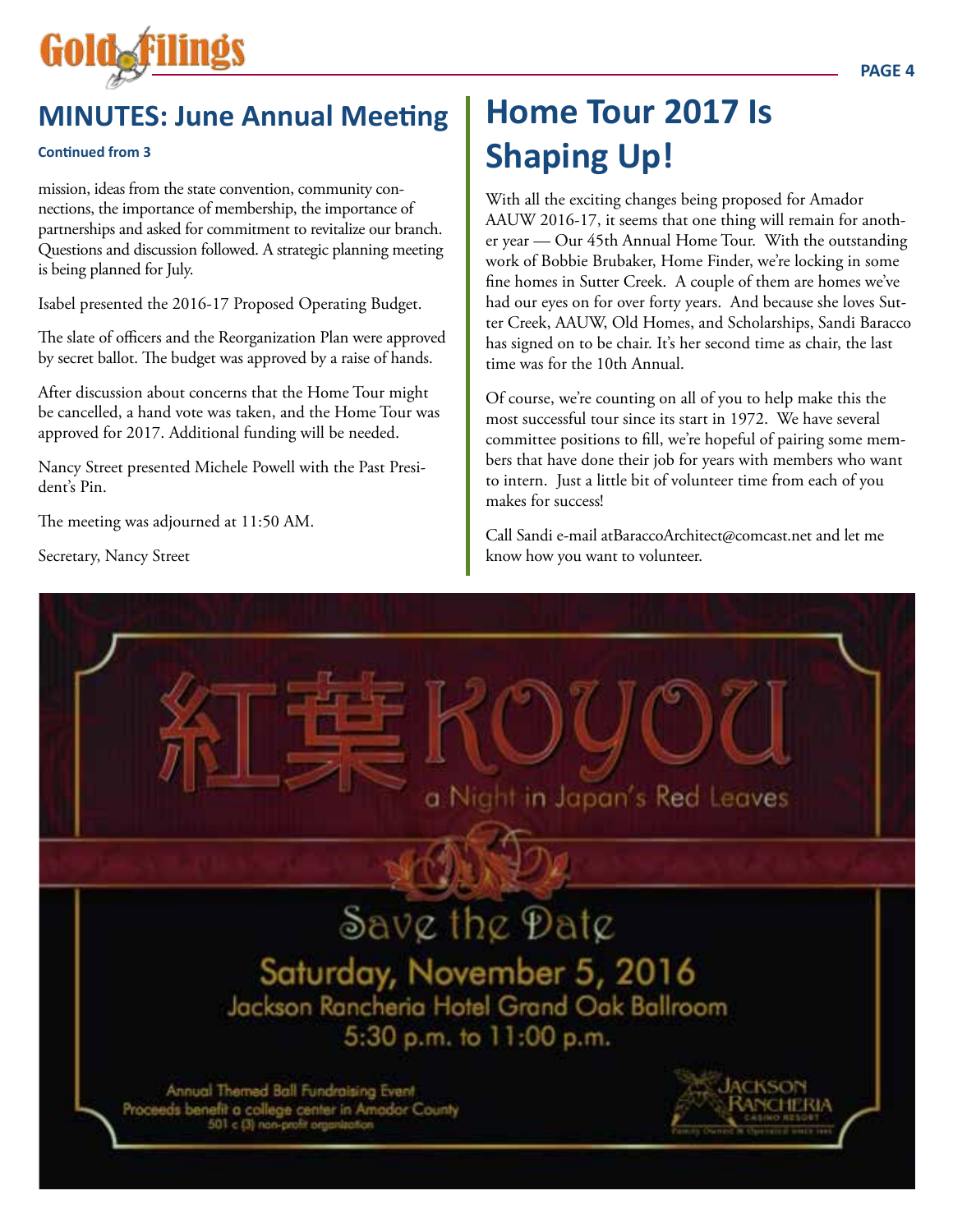## **Tech Trek 2016**

#### *By Gretchen Carlson*

I had the pleasure of visiting Fresno Tech Trek on the first full day of camp. It was fun seeing our Tech Trekers, Carissa Lowe, Cherrise Carney, and Hailey Kirkbride participating in camp activities. Our past TT'er and three time camp junior counselor Samantha Fisher gave me a tour of camp. All of the girls were engaged and seemed to be having a good time. The photos show the girls learning about aerodynamics by making and shooting off straw rockets, learning to program computers, and learning about chemical reactions by comparing what happens when different substances are added to soda. I had a nice visit with the camp nurse, Josie, and got to thinking that since I will be retiring soon, I might just apply to be Fresno TT camp nurse next year!



*Chemical reaction*



*Tech Trek participants*



*Learning about aerodynamics with straws, paper, and tape.* 



*Hailey Kirkbride doing an experiment adding Mentos and then salt to soda and comparing reactions.* 



*Carissa Lowe working on computer programming.*



**PAGE 5**

#### *Camp nurse Josie*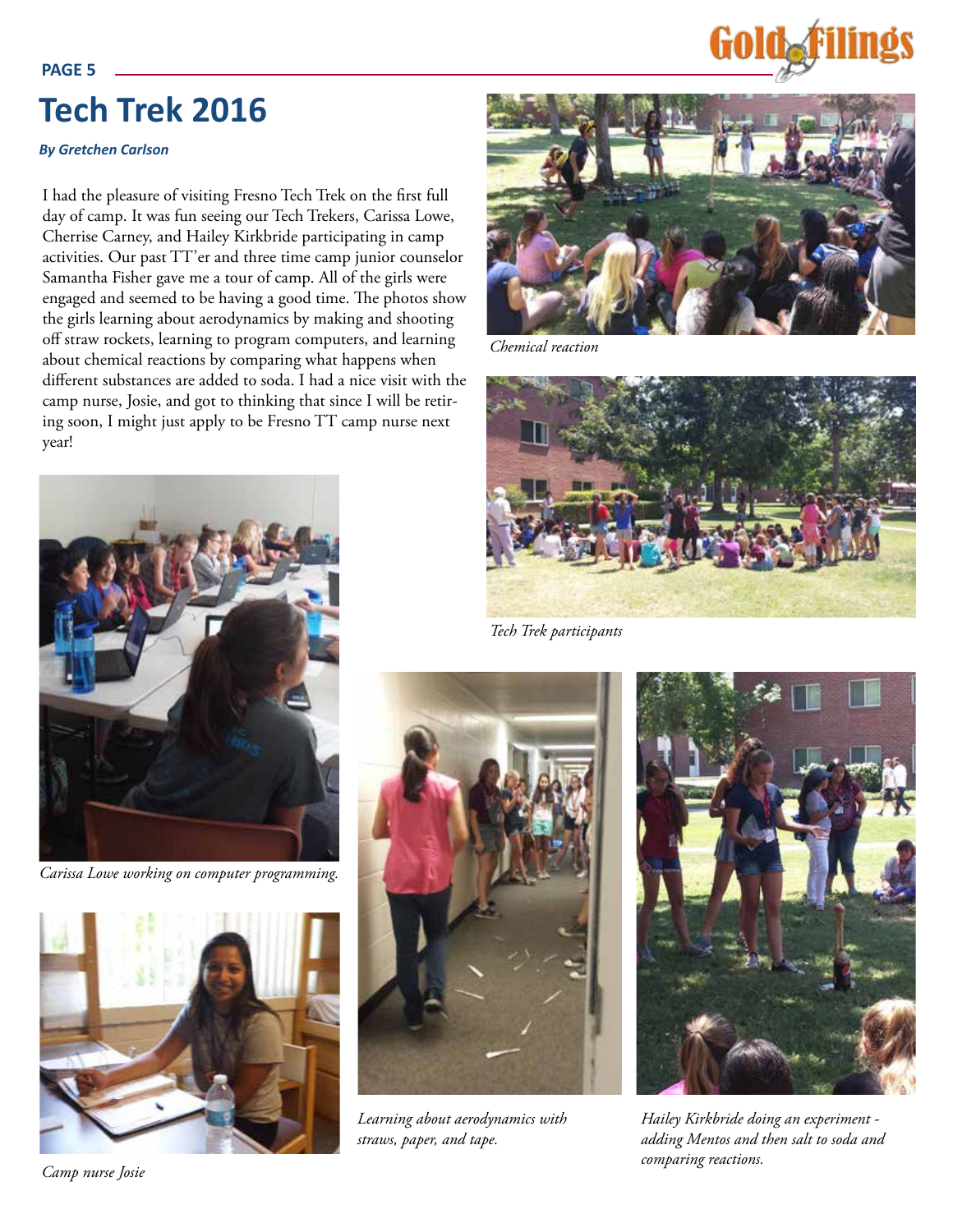

## **Special Interest Groups**

#### **Afternoon Book Group**

Robin Stolk, Chair *robinfstolk@sbcglobal.net*

Join us for a thoughtful and friendly book discussion the 2nd Monday of each month at 2 p.m. Our next meeting is July 11th

at Mona Brown's home. We will be discussing *To Kill a Mockingbird /Go Set a Watchman* by Harper Lee. New members are welcome. If you'd like to join the group, contact Robin Stolk.

### **Cork & Fork**

Michele Powell, Chair *powell.michele288@gmail.com*

This group meets every other month to enjoy wine tasting and appetizers. Members' homes are the usual meeting place, but we sometimes gather at a winery tasting room or other appropriate venue. Our July 10th

gathering of the three groups will be at Bella Grace tasting room on Main St. in Sutter Creek at the usual time of 5:30 to 7:30. If you'd like to join C&F or want to know about the interest group, contact Michele Powell.

#### **Art in Action**

Bev York, Chair *likacb@volcano.net*

We are a group whose members enjoy drawing and painting at each others' homes or various outdoor locations such as PiPi

Valley, Bear River, and Lake Tabeaud. We share information about art workshops and gallery exhibits. Art in Action group members are responsible for the Art Show at the Home Tour. Beginners are welcome. Lunch is always part of the day. Meetings are every 2nd & 4th Tuesday. Contact Bev for information about the next meeting.



#### **Book Lovers & Page Turners**

Jackie Martinez, Chair *jackiemartinezm@aol.com*

Come join us! We meet at 2 p.m. on the fourth Monday of each month (except December) at members' homes. We have great discussions about books while

sharing a light dessert. New members are welcome. Our next meeting is July 25 at the home of Nancy Street. We'll discuss *The Rosie Project* by Graeme Simson. If you'd like to join these conversations, contact the hostess by email or phone. If you'd like to join the book group, contact Jackie Martinez.

**Garden Groupies** Judy Venckus, Chair *venckus@aol.com*

Garden groupies love plants and the beauty they add to our lives. No digging, raking, or pruning is required. Just join us in visiting some very in-

break. We'll reconvene in September.

#### **Lunch Bunch**

Kelli Garcia, Chair *kgarciaod@hotmail.com* 

July Lunch Bunch is meeting Thursday, July 14th at Taqueria Ahi on Main St., Sutter Creek. You are invited to join the

lunch bunch for a fun experience. RSVP to Carol Campbell at carol1191@volcano.net.

teresting places. The Garden Groupies are taking a hot summer

*Continued on next page*

menu